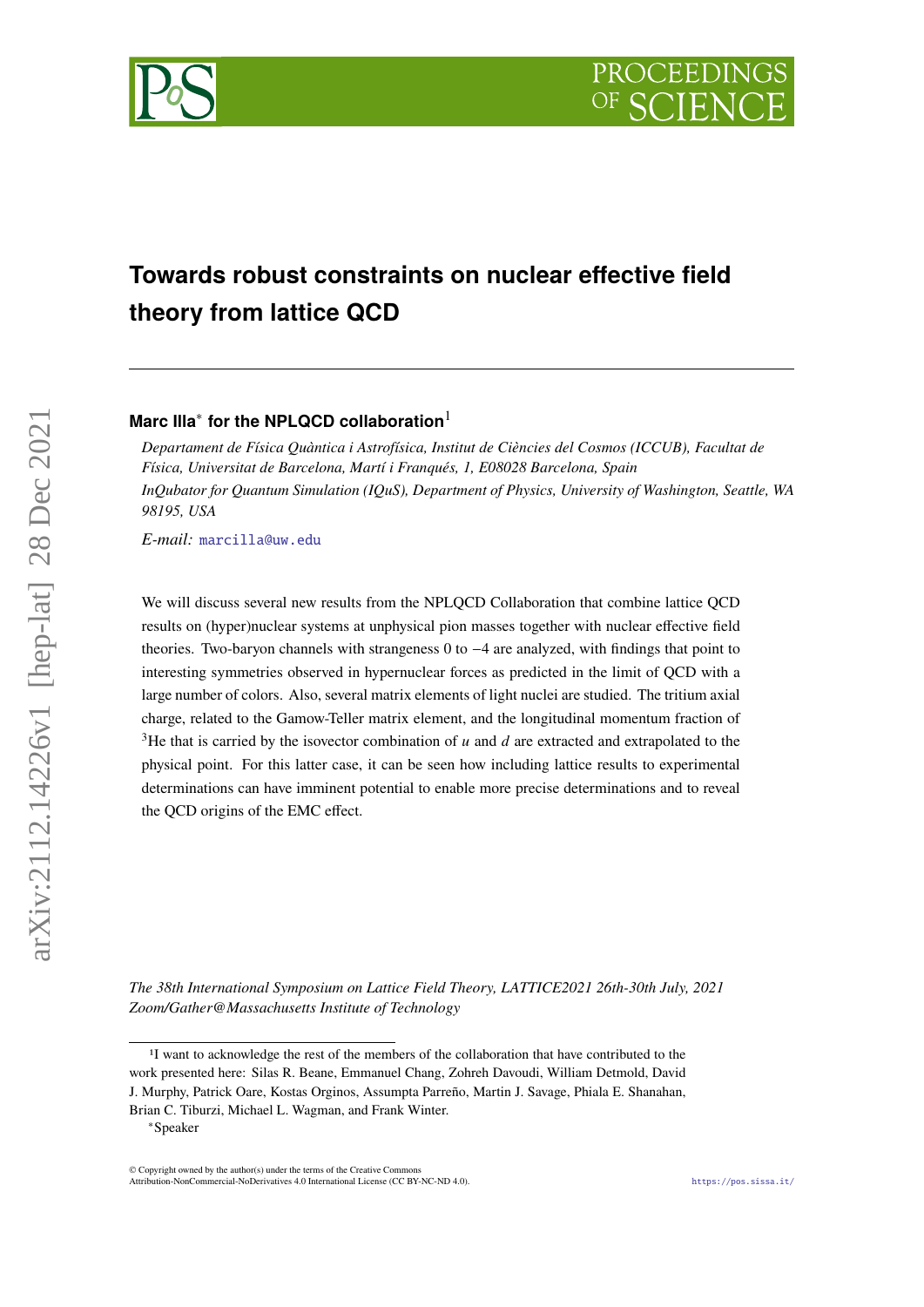## **1. Introduction**

The understanding of nuclear physics directly from the fundamental theory, Quantum Chromodynamics (QCD), is a difficult task due to the nonperturbative nature of QCD in the low-energy regime. Several techniques are available, like the use of effective field theories (EFT) [\[1\]](#page-6-0), that require data to constrain the low-energy coefficients (LECs), historically coming from experiments, or more recently from lattice QCD.

There are several advantages to using lattice QCD. In some instances, it is very difficult or impossible to extract the information experimentally. In others, it can be used to test the Standard Model (SM) and find deviations that might signal possible extensions. In the following sections, we will discuss several new works related to these topics: the study of two octet baryons [\[2\]](#page-6-1), the calculation of the axial charge of the triton [\[3\]](#page-6-2), and the determination of the fraction of the longitudinal momentum of <sup>3</sup>He that is carried by the isovector combination of  $u$  and  $d$  quarks [\[4\]](#page-6-3).

## **2. Baryon-baryon interactions**

A profound knowledge of the interaction between baryons, especially when strangeness is involved, is necessary to achieve a correct description of, for example, the interior of neutron stars. However, since hyperons are unstable against the weak interaction, their experimental study is very challenging. In a lattice QCD calculation one can circumvent experimental limitations by switching off the weak interaction and retaining only the strong force, allowing the hyperons to be stable.

The present study follows the extensive work performed by the NPLQCD Collaboration at the  $SU(3)$  flavor symmetric point [\[5,](#page-6-4) [6\]](#page-6-5). Here we extend the study at  $m<sub>\pi</sub> \sim 450$  MeV [\[7\]](#page-6-6), where only the two-nucleon systems were studied, by including nine different channels [\[2\]](#page-6-1). Using the notation  $(2s+1) L_J$ , I, where s is the total spin, L is the orbital momentum, J is the total angular momentum, and  $I$  is the isospin, they are

> $S = 0$ :  $NN$  (<sup>1</sup>S<sub>0</sub>, *I* = 1),  $NN$  (<sup>3</sup>S<sub>1</sub>, *I* = 0),  $S = -1$  :  $\Sigma N$  (<sup>1</sup>S<sub>0</sub>,  $I = \frac{3}{2}$  $(\frac{3}{2}), \ \Sigma N(^3S_1, I = \frac{3}{2})$  $(\frac{3}{2}),$  $S = -2$ :  $\Sigma \Sigma (\frac{1}{50}, I = 2), \Xi N (\frac{3}{51}, I = 0),$  $S = -3$ :  $\Xi \Sigma$  (<sup>1</sup>S<sub>0</sub>,  $I = \frac{3}{2}$ )  $(\frac{3}{2}),$  $S = -4$ :  $\Xi \Xi$  (<sup>1</sup>S<sub>0</sub>, *I* = 1),  $\Xi \Xi$  (<sup>3</sup>S<sub>1</sub>, *I* = 0).

We briefly comment here on the constraints on the relevant LECs that appear in the EFT Lagrangians. We refer to Ref. [\[2\]](#page-6-1) for details on the extraction of the energy levels, phase-shifts and scattering parameters.

- Assuming  $SU(3)$  flavor symmetry [\[8,](#page-6-7) [9\]](#page-6-8), there are 6 LECs at leading order (LO)  $(c_1, \ldots, c_6)$ and 6 LECs at next-to-leading order (NLO)  $(\tilde{c}_1, \ldots, \tilde{c}_6)$  with terms that preserve  $SU(3)$  flavor symmetry, and therefore, they can be grouped into a LEC for each irreducible representation of the product of two octets  $(27, 8_s, 1, \overline{10}, 10, 8_a)$ . Additionally, at NLO, there are 12 LECs with terms that explicitly break  $SU(3)$  flavor symmetry  $(c_1^{\lambda})$  $\frac{x}{1}, \ldots, c_{12}^x$ ).
- Assuming  $SU(6)$  spin-flavor symmetry [\[10\]](#page-6-9), there are only 2 LECs,  $a$  and  $b$ , at LO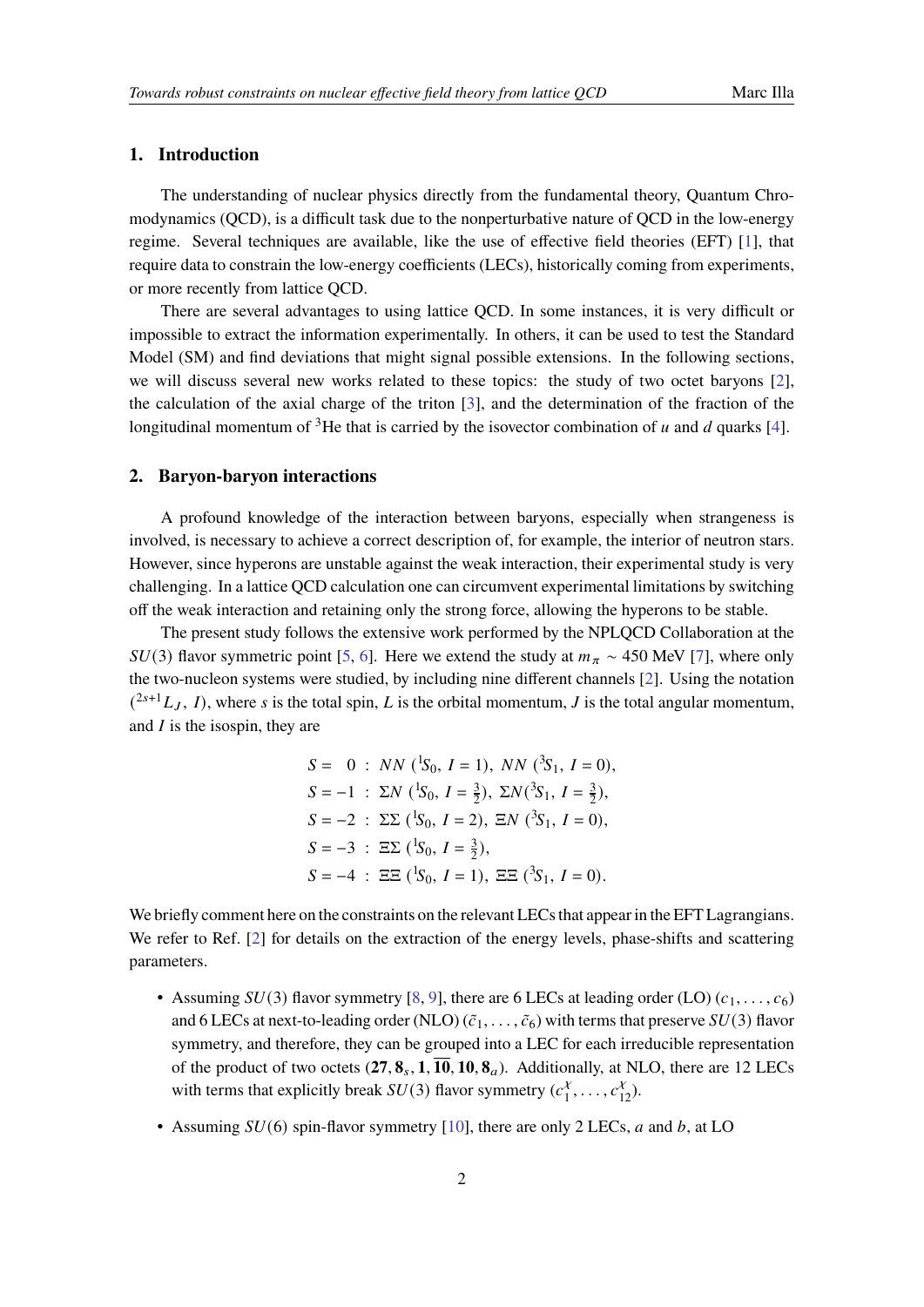<span id="page-2-0"></span>

**Figure 1:** (i) The NLO LECs  $c_B^{\chi}$  $\chi_{B_1B_2}$ , in units of  $\left[\frac{2\pi}{M_B}\right]$ , where  $M_B$  is the centroid of the octet-baryon masses, and (ii) the LO LECs  $c_i$  reconstructed from the  $SU(6)$  coefficients. The gray-circle markers denote quantities that are extracted using method I, while black-square markers show results obtained from method II.

These coefficients can be extracted by matching them to a momentum expansion of the scattering amplitude [\[10–](#page-6-9)[12\]](#page-6-10),

$$
\left[ -\frac{1}{a_{B_1 B_2}} + \mu \right]^{-1} = \frac{\overline{M}_{B_1 B_2}}{2\pi} \left( c^{(\text{irrep})} + c_{B_1 B_2}^{\chi} \right),\tag{1}
$$

where  $c^{(irrep)}$  stands for the appropriate linear combinations of the  $c_i$  LECs (similarly for  $c_B^{\chi}$  $\frac{\chi}{B_1B_2}$   $\equiv$  $c_{\rm b}^{\chi}$  $\chi_{B_1B_2}(m_K^2 - m_\pi^2)$ , where  $c_B^{\chi}$  $\sum_{B_1, B_2}^{\chi}$  are linear combinations of the  $c_i^{\chi}$  $\frac{\chi}{i}$  LECs), the variable  $a_{B_1B_2}$  is the scattering length of the channel  $B_1 B_2$ , and  $\overline{M}_{B_1 B_2}$  is the reduced mass of that system. The renormalization scale  $\mu$  depends on the naturalness of the interactions, and here we will only show the results for the unnatural case, setting  $\mu = m_{\pi}$ . Two sets of inputs can be used to constrain the numerical values for the LECs: 1) the scattering parameters  $\{a^{-1}, r\}$  obtained from two-parameter effective range expansion fits (method I), and 2) the binding momenta can be used to compute the corresponding scattering length, related at LO by  $-a^{-1} + \kappa^{(\infty)} = 0$  (method II).

As it can be seen from the left panel (i) of Fig. [1,](#page-2-0) the symmetry breaking coefficients accessible in this work are compatible with zero, signaling that  $SU(3)$  flavor symmetry remains an approximate symmetry, although we have set the light quarks to have a different mass than the strange quark. With this result, we are able to constrain the  $SU(6)$  a and b LECs, and with those, compute all the  $SU(3)$  LO LECs, shown in the right panel (ii) of Fig. [1.](#page-2-0) The relative importance of  $c_5$  is a remnant of an accidental approximate  $SU(16)$  symmetry of s-wave two-baryon interactions that is more pronounced in the  $SU(3)$ -symmetric study with  $m<sub>\pi</sub> \sim 806$  MeV in Ref. [\[5\]](#page-6-4).

## **3. Triton axial charge**

The triton isovector axial charge is very well known experimentally, with its ratio to the proton axial charge being  $g_A^{3H}/g_A^p$  $_{A}^{p}$  = 0.9511(13) [\[13\]](#page-6-11). This deviation from unity, more pronounced in heavier nuclei, has been historically elusive to be described directly from the SM. In our recent work [\[3\]](#page-6-2), we use several ensembles with a pion mass of  $m<sub>\pi</sub> \sim 450$  MeV, and with a previous determination at  $m_{\pi} \sim 806$  MeV [\[14,](#page-7-0) [15\]](#page-7-1), an extrapolation to the physical point is performed and compared to the physical value.

In order to extract the isovector axial charge, first the ground-state energy of the triton has to be computed. Three different volumes were used, and in order to extrapolate the binding energy to the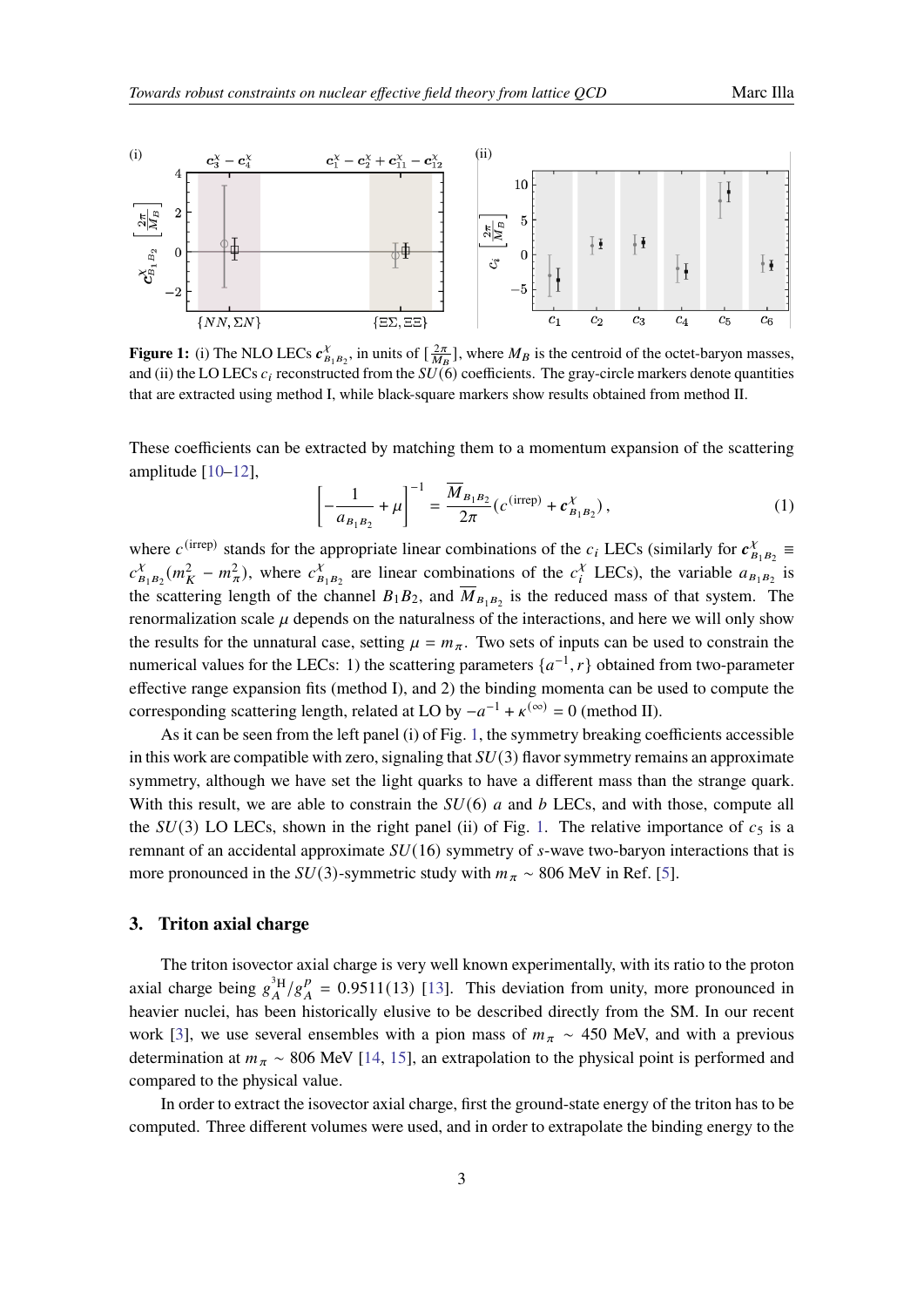<span id="page-3-0"></span>

**Figure 2:** (i) Finite-volume extrapolation of the ground-state energy of the triton (blue band) together with the deuteron (green) and dineutron (purple). (ii) Pion-mass extrapolation of the triton binding energy. (iii) Finite-volume extrapolation of the ratio of triton to proton axial charges. (iv) Pion-mass extrapolation of the ratio of triton to proton axial charges.

infinite-volume limit, since analytical forms are still not available, a numerical approach was taken using finite-volume EFTs (FVEFT) [\[16\]](#page-7-2), where the LECs of the corresponding EFT are fixed used the lattice finite-volume results. As shown in the top panels of Fig. [2,](#page-3-0) the left one (i) shows volume dependence of the ground-state energy, with the blue band obtained with the FVEFT formalism, together with the lattice points (gray), for the triton, as well as the bands for the deuteron (green) and dineutron (purple). Due to the large uncertainties in the three-body binding energy, the possibility that it is a 2+1-body system rather than a compact 3-body system is not ruled out, although unlikely, and for the rest of the discussion we assume the latter. The right panel (ii) shows the extrapolation of the binding energy to the physical pion mass using the current point at  $m_{\pi} \sim 450$  MeV together with the one with heavier quark masses, at  $m<sub>\pi</sub> \sim 806$  MeV [\[6\]](#page-6-5), with two functional forms: linear (green) and quadratic (blue) in  $m<sub>\pi</sub>$  The physical point is shown as the red star, together with lattice calculations at similar pion masses for comparison [\[17,](#page-7-3) [18\]](#page-7-4).

The next step is computing the matrix element  $\langle ^3H|\overline{q}\gamma_3\gamma_5\tau_3q|^3H\rangle$ , with  $\tau_a$  being a Pauli matrix in flavor space, using the background-field approach for building the required 3-point functions [\[14\]](#page-7-0). Although only one volume was used in this calculation, FVEFT can still be used to extrapolate to infinite volume [\[19\]](#page-7-5), as shown in the bottom left panel (iii) of Fig. [2.](#page-3-0) Due to the large binding energy of the system, very mild volume dependence is observed, as expected. Together with the ratio computed at  $m_{\pi} \sim 806$  MeV [\[14,](#page-7-0) [15\]](#page-7-1), an extrapolation is performed (with also linear and quadratic forms in  $m_{\pi}$ ), and the resulting value,  $g_A^{3H}/g_A^{\rho}$  $_{A}^{p} = 0.91_{-0.09}^{+0.07}$ , is found to be consistent with the experimental one, albeit with large uncertainties.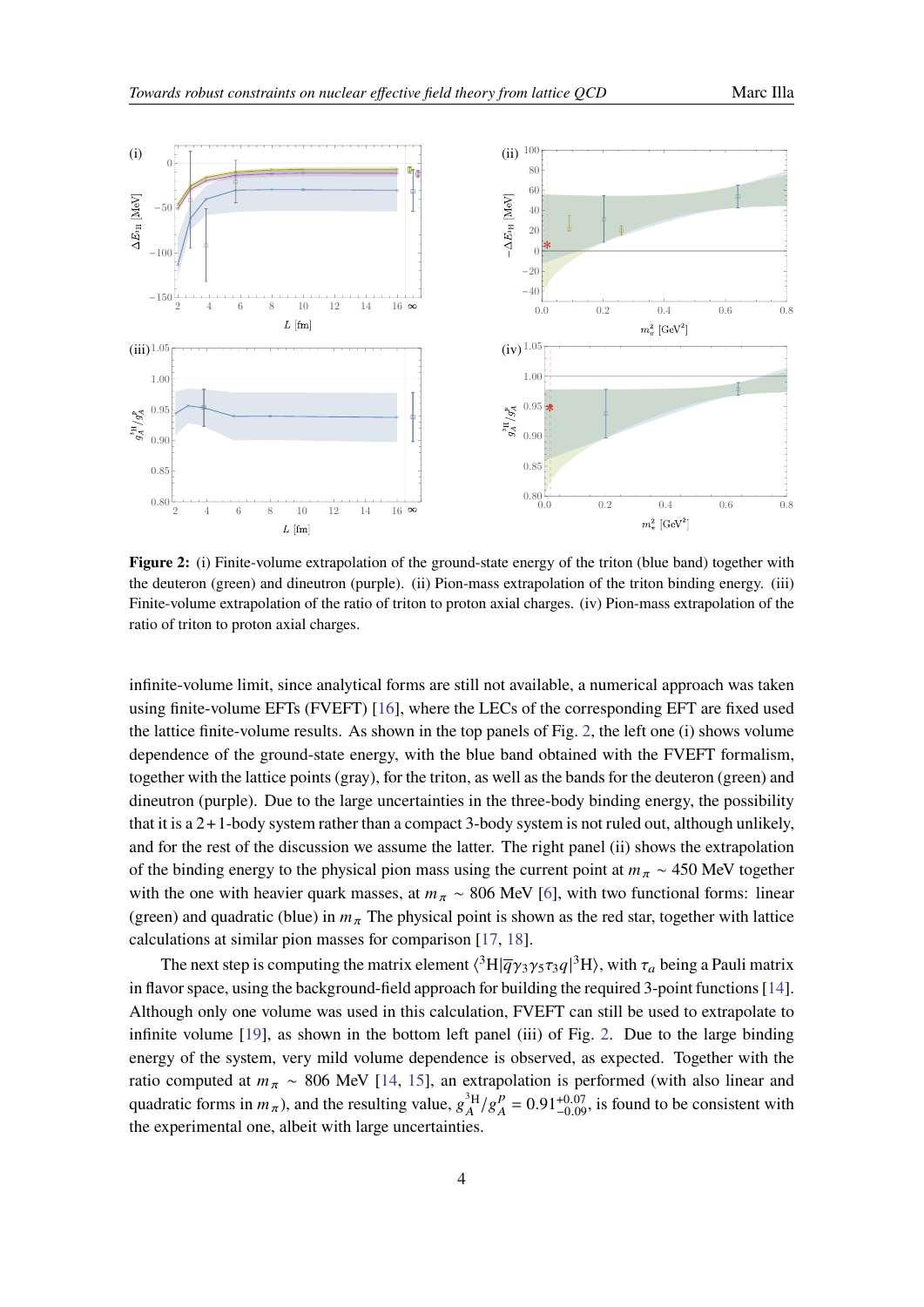<span id="page-4-0"></span>

**Figure 3:** (i) On the left, renormalized values of the isovector momentum fraction for  $h \in \{p, pp, \}^3$ He} at a scale of  $\mu = 2$  GeV, and on the right, ratios of the isovector nuclear momentum fractions to that of the constituent nucleons. (ii) The ratio of the isovector momentum fractions of  ${}^{3}$ He and p determined in this work compared to constraints on the isovector and isoscalar momentum fraction ratios from the nNNPDF2.0 [\[22\]](#page-7-6) global analysis. (iii) The ratio of the isovector PDFs of  ${}^{3}$ He and p.

## **4. Momentum fraction of** <sup>3</sup>**He**

Another quantity in the few-body sector that is of interest to determine directly from QCD is the modification of the parton distribution functions (PDFs) of nuclei compared to that of the single nucleons, known as the EMC effect [\[20\]](#page-7-7). Although it is possible to determine the PDFs  $q(x)$  directly from QCD, as it has been done in the single-hadron sector, in Ref. [\[4\]](#page-6-3) we compute the first moment of the isovector quark PDFs, also known as momentum fraction,  $\langle x \rangle_{u-d} = \int_{-1}^{1} dx x [u(x) - d(x)],$ of <sup>3</sup>He for the first time at  $m_{\pi} \sim 806$  MeV, where the background field technique [\[14\]](#page-7-0) can also be applied.

The operator that we study is the twist-two operator [\[21\]](#page-7-8)  $\mathcal{T} = (\mathcal{T}_{33} - \mathcal{T}_{44})/\sqrt{2}$ , where  $\mathcal{T}_{\mu\nu}$  $\overline{q} \tau_3 \gamma_{\{\mu}} \overleftrightarrow{D}_{\nu\}} q$ , with  $D_{\mu}$  being the gauge covariant derivative and {...} indicating symmetrization and trace subtraction of the enclosed indices. The results are shown in the first panel (i) of Fig. [3](#page-4-0) for all the systems studied: proton, diproton and  ${}^{3}$ He (for the nonperturbative renormalization of this operator, see the Supplemental Material of Ref. [\[4\]](#page-6-3)).

Like in the case of the axial charge, the quantities in Ref. [\[4\]](#page-6-3) have been computed using only one single volume, but with FVEFT [\[19\]](#page-7-5), they can be extrapolated to infinite volume. Now, however, there is no additional lattice calculation to help perform the extrapolation to the physical quark masses. In order to give an estimate, the following assumption is adopted: the product of the LEC  $\alpha_{3,2}$  and nuclear factor  $G_3(^3\text{He})$  is expected to have a mild quark-mass dependence. This product can be related to the momentum fraction as [\[23\]](#page-7-9)

$$
\alpha_{3,2}\mathcal{G}_3(^3\text{He}) = \frac{1}{3} \left( 3 \frac{\langle x \rangle_{u-d}^{(^3\text{He})}}{\langle x \rangle_{u-d}^{(p)}} - 1 \right) \langle x \rangle_{u-d}^{(p)}.
$$
 (2)

So, if  $\alpha_{3,2}\mathcal{G}_3(^3\text{He})$  is first fixed at  $m_\pi \sim 806$  MeV with the lattice results, then, the same value, together with the phenomenological value of  $\langle x \rangle_{n=0}^{(p)}$ (*p*)</sup>, can be used to extract the ratio 3 $\langle x \rangle_{u-d}^{(^{3}He)}$  $\frac{(\binom{3}{1}\text{He})}{u-d}/\langle x \rangle_{u-d}^{(p)}$  $u - d$ at the physical point. This is shown in the panel (ii) of Fig. [3,](#page-4-0) where the dashed lines represent the lattice result at  $m_{\pi} \sim 806$  MeV, and the red band the extrapolated value. In order to account for the unknown quark-mass dependence, an additional systematic uncertainty of the 100% value of the LEC itself is added in quadrature, resulting in a value of  $3\langle x \rangle_{n-d}^{(3\text{He})}$  $\frac{(\binom{3}{1}\text{He})}{u-d}/\left\langle x \right\rangle_{u-d}^{(p)}$  $\binom{(p)}{u-d} = 1.033(38).$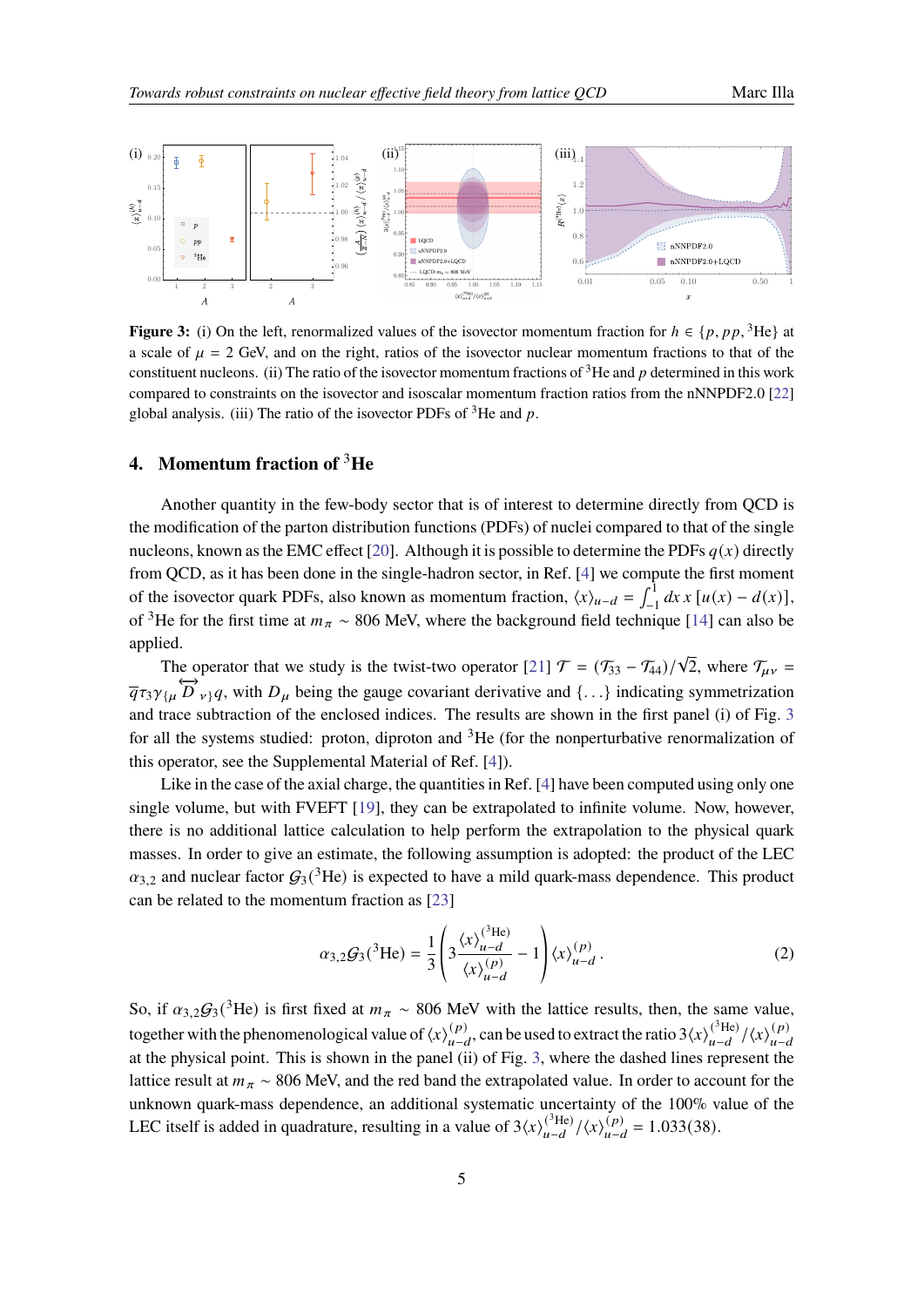Comparing this value with the one extracted from global nuclear PDF fits using the nNNPDF2.0 framework [\[22\]](#page-7-6), shown as the blue ellipse in panel (ii) of Fig. [3,](#page-4-0) it seems we can use our lattice determination to further constrain the ratio via Bayesian reweighting [\[24\]](#page-7-10), shown as the purple ellipses (the different sizes correspond to different  $\%$  values of the additional systematic uncertainty,  ${50,100,200}\%$ ). With the same reweighting procedure, we can also reduce the uncertainty on the  $x$ -dependent PDFs themselves, as shown in panel (iii) of Fig. [3.](#page-4-0) Therefore, even with the most conservative estimate of the uncertainty, this shows how lattice QCD calculations can help improve our knowledge of nuclear PDFs.

#### **5. Summary**

We have shown here that lattice QCD can be used to extract information of nuclear systems, and make an impact in some long-standing problems. Further work is required, reaching pion mass values closer to the physical point, using several lattice spacings to understand discretization effects, as well as understanding the discrepancies of the energies extracted with different operators [\[25\]](#page-7-11), discussed in a talk given in this conference by M. L. Wagman [\[26\]](#page-7-12).

## **Acknowledgments**

The results presented in this manuscript were obtained using ensembles of isotropic-clover gauge-field configurations produced several years ago with resources obtained by researchers at the College of William and Mary and the Thomas Jefferson National Accelerator Facility and by the NPLQCD collaboration. Computations were performed using a College of William and Mary led XSEDE and NERSC allocation, and NPLQCD PRACE allocations on Curie and MareNostrum, on LLNL machines, on the HYAK computational infrastructure at the Univeristy of Washington, and through ALCC allocations. Calculations of propagators and their contractions were performed using computational resources provided by the Extreme Science and Engineering Discovery Environment, which is supported by National Science Foundation Grant No. OCI-1053575. This research used resources of the Oak Ridge Leadership Computing Facility at the Oak Ridge National Laboratory, which is supported by the Office of Science of the U.S. Department of Energy under Contract number DE-AC05-00OR22725, as well as facilities of the USQCD Collaboration, which are funded by the Office of Science of the U.S. Department of Energy, and the resources of the National Energy Research Scientific Computing Center (NERSC), a U.S. Department of Energy Office of Science User Facility operated under Contract No. DE-AC02-05CH11231. The authors thankfully acknowledge the computer resources at MareNostrum and the technical support provided by Barcelona Supercomputing Center (RES-FI-2019-2-0032 and RES-FI-2019-3-0024). Parts of the calculations used the Chroma [\[27\]](#page-7-13), QLua [\[28\]](#page-7-14), QUDA [\[29–](#page-8-0)[31\]](#page-8-1), QDP-JIT [\[32\]](#page-8-2) and QPhiX [\[33\]](#page-8-3) software libraries.

The author has been supported in part by the Universitat de Barcelona through the scholarship APIF, by the Spanish Ministerio de Economía y Competitividad (MINECO) under the project MDM-2014-0369 of ICCUB (Unidad de Excelencia "María de Maeztu"), by the European FEDER funds under the contract FIS2017-87534-P and by the EU STRONG-2020 project under the program H2020-INFRAIA-2018-1, grant agreement No. 824093, and in part by the U.S. Department of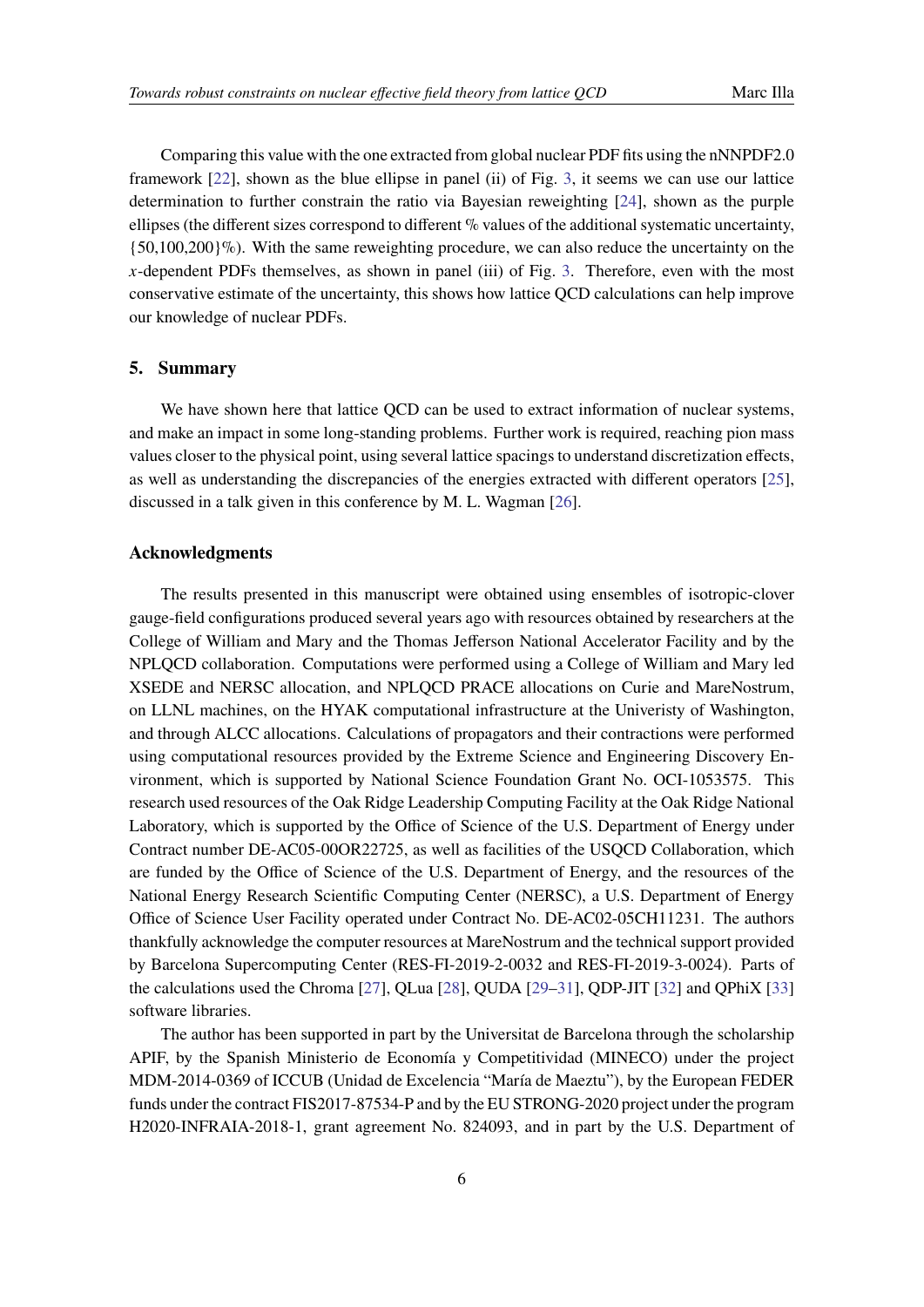Energy, Office of Science, National Quantum Information Science Research Centers, Quantum Science Center, and by the U.S. Department of Energy, Office of Science, Office of Nuclear Physics, InQubator for Quantum Simulation (IQuS) through the Quantum Horizons: QIS Research and Innovation for Nuclear Science, under Award Number DOE (NP) Award DE-SC0020970.

## **References**

- <span id="page-6-0"></span>[1] R.J. Furnstahl, H.W. Hammer and A. Schwenk, *Nuclear Structure at the Crossroads*, *[Few](https://doi.org/10.1007/s00601-021-01658-5) [Body Syst.](https://doi.org/10.1007/s00601-021-01658-5)* **62** (2021) 72 [[2107.00413](https://arxiv.org/abs/2107.00413)].
- <span id="page-6-1"></span>[2] NPLQCD collaboration, *Low-energy scattering and effective interactions of two baryons at*  $m_{\pi} \sim 450$  *MeV from lattice quantum chromodynamics, [Phys. Rev. D](https://doi.org/10.1103/PhysRevD.103.054508)* 103 (2021) 054508 [[2009.12357](https://arxiv.org/abs/2009.12357)].
- <span id="page-6-2"></span>[3] NPLQCD collaboration, *Axial charge of the triton from lattice QCD*, *[Phys. Rev. D](https://doi.org/10.1103/PhysRevD.103.074511)* **103** [\(2021\) 074511](https://doi.org/10.1103/PhysRevD.103.074511) [[2102.03805](https://arxiv.org/abs/2102.03805)].
- <span id="page-6-3"></span>[4] NPLQCD collaboration, *Lattice QCD Constraints on the Parton Distribution Functions of* <sup>3</sup>*He*, *[Phys. Rev. Lett.](https://doi.org/10.1103/PhysRevLett.126.202001)* **126** (2021) 202001 [[2009.05522](https://arxiv.org/abs/2009.05522)].
- <span id="page-6-4"></span>[5] NPLQCD collaboration, *Baryon-Baryon Interactions and Spin-Flavor Symmetry from Lattice Quantum Chromodynamics*, *[Phys. Rev. D](https://doi.org/10.1103/PhysRevD.96.114510)* **96** (2017) 114510 [[1706.06550](https://arxiv.org/abs/1706.06550)].
- <span id="page-6-5"></span>[6] NPLQCD collaboration, *Light Nuclei and Hypernuclei from Quantum Chromodynamics in the Limit of SU(3) Flavor Symmetry*, *[Phys. Rev. D](https://doi.org/10.1103/PhysRevD.87.034506)* **87** (2013) 034506 [[1206.5219](https://arxiv.org/abs/1206.5219)].
- <span id="page-6-6"></span>[7] NPLQCD collaboration, *Two nucleon systems at*  $m_\pi \sim 450$  MeV *from lattice QCD*, *[Phys.](https://doi.org/10.1103/PhysRevD.92.114512) Rev. D* **92** [\(2015\) 114512](https://doi.org/10.1103/PhysRevD.92.114512) [[1508.07583](https://arxiv.org/abs/1508.07583)]. [Erratum: Phys.Rev.D 102, 039903 (2020)].
- <span id="page-6-7"></span>[8] M.J. Savage and M.B. Wise, *Hyperon masses in nuclear matter*, *[Phys. Rev.](https://doi.org/10.1103/PhysRevD.53.349)* **D53** (1996) 349 [[hep-ph/9507288](https://arxiv.org/abs/hep-ph/9507288)].
- <span id="page-6-8"></span>[9] S. Petschauer and N. Kaiser, *Relativistic SU(3) chiral baryon-baryon Lagrangian up to order* 2 , *[Nucl. Phys.](https://doi.org/10.1016/j.nuclphysa.2013.07.010)* **A916** (2013) 1 [[1305.3427](https://arxiv.org/abs/1305.3427)].
- <span id="page-6-9"></span>[10] D.B. Kaplan, M.J. Savage and M.B. Wise, *A New expansion for nucleon-nucleon interactions*, *[Phys. Lett.](https://doi.org/10.1016/S0370-2693(98)00210-X)* **B424** (1998) 390 [[nucl-th/9801034](https://arxiv.org/abs/nucl-th/9801034)].
- [11] D.B. Kaplan, M.J. Savage and M.B. Wise, *Two nucleon systems from effective field theory*, *[Nucl. Phys.](https://doi.org/10.1016/S0550-3213(98)00440-4)* **B534** (1998) 329 [[nucl-th/9802075](https://arxiv.org/abs/nucl-th/9802075)].
- <span id="page-6-10"></span>[12] U. van Kolck, *Effective field theory of short range forces*, *[Nucl. Phys.](https://doi.org/10.1016/S0375-9474(98)00612-5)* **A645** (1999) 273 [[nucl-th/9808007](https://arxiv.org/abs/nucl-th/9808007)].
- <span id="page-6-11"></span>[13] A. Baroni, L. Girlanda, A. Kievsky, L.E. Marcucci, R. Schiavilla and M. Viviani, *Tritium -decay in chiral effective field theory*, *[Phys. Rev. C](https://doi.org/10.1103/PhysRevC.94.024003)* **94** (2016) 024003 [[1605.01620](https://arxiv.org/abs/1605.01620)]. [Erratum: Phys.Rev.C 95, 059902 (2017)].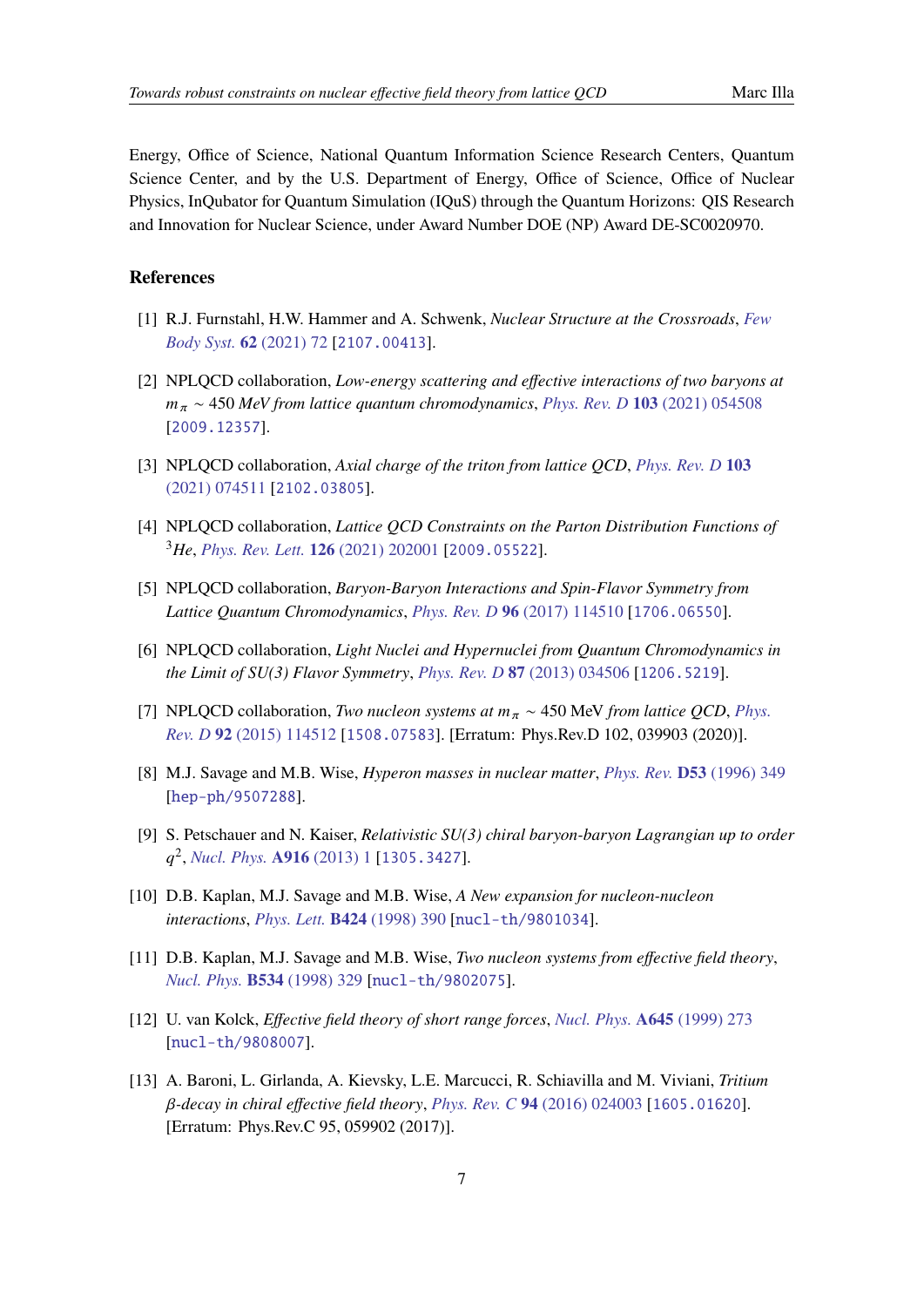- <span id="page-7-0"></span>[14] NPLQCD collaboration, *Proton-Proton Fusion and Tritium Decay from Lattice Quantum Chromodynamics*, *[Phys. Rev. Lett.](https://doi.org/10.1103/PhysRevLett.119.062002)* **119** (2017) 062002 [[1610.04545](https://arxiv.org/abs/1610.04545)].
- <span id="page-7-1"></span>[15] NPLQCD collaboration, *Scalar, Axial, and Tensor Interactions of Light Nuclei from Lattice QCD*, *[Phys. Rev. Lett.](https://doi.org/10.1103/PhysRevLett.120.152002)* **120** (2018) 152002 [[1712.03221](https://arxiv.org/abs/1712.03221)].
- <span id="page-7-2"></span>[16] M. Eliyahu, B. Bazak and N. Barnea, *Extrapolating Lattice QCD Results using Effective Field Theory*, *[Phys. Rev. C](https://doi.org/10.1103/PhysRevC.102.044003)* **102** (2020) 044003 [[1912.07017](https://arxiv.org/abs/1912.07017)].
- <span id="page-7-3"></span>[17] T. Yamazaki, K.-i. Ishikawa, Y. Kuramashi and A. Ukawa, *Helium nuclei, deuteron and dineutron in 2+1 flavor lattice QCD*, *[Phys. Rev. D](https://doi.org/10.1103/PhysRevD.86.074514)* **86** (2012) 074514 [[1207.4277](https://arxiv.org/abs/1207.4277)].
- <span id="page-7-4"></span>[18] T. Yamazaki, K.-i. Ishikawa, Y. Kuramashi and A. Ukawa, *Study of quark mass dependence of binding energy for light nuclei in 2+1 flavor lattice QCD*, *[Phys. Rev. D](https://doi.org/10.1103/PhysRevD.92.014501)* **92** (2015) 014501 [[1502.04182](https://arxiv.org/abs/1502.04182)].
- <span id="page-7-5"></span>[19] W. Detmold and P.E. Shanahan, *Few-nucleon matrix elements in pionless effective field theory in a finite volume*, *[Phys. Rev. D](https://doi.org/10.1103/PhysRevD.103.074503)* **103** (2021) 074503 [[2102.04329](https://arxiv.org/abs/2102.04329)].
- <span id="page-7-7"></span>[20] European Muon collaboration, *The ratio of the nucleon structure functions*  $F_2^N$  *for iron and deuterium*, *[Phys. Lett. B](https://doi.org/10.1016/0370-2693(83)90437-9)* **123** (1983) 275.
- <span id="page-7-8"></span>[21] M. Göckeler, R. Horsley, E.-M. Ilgenfritz, H. Perlt, P.E.L. Rakow, G. Schierholz and A. Schiller, *Lattice operators for moments of the structure functions and their transformation under the hypercubic group*, *[Phys. Rev. D](https://doi.org/10.1103/PhysRevD.54.5705)* **54** (1996) 5705 [[hep-lat/9602029](https://arxiv.org/abs/hep-lat/9602029)].
- <span id="page-7-6"></span>[22] R. Abdul Khalek, J.J. Ethier, J. Rojo and G. van Weelden, *nNNPDF2.0: quark flavor separation in nuclei from LHC data*, *JHEP* **09** [\(2020\) 183](https://doi.org/10.1007/JHEP09(2020)183) [[2006.14629](https://arxiv.org/abs/2006.14629)].
- <span id="page-7-9"></span>[23] J.-W. Chen and W. Detmold, *Universality of the EMC effect*, *[Phys. Lett. B](https://doi.org/10.1016/j.physletb.2005.08.041)* **625** (2005) 165 [[hep-ph/0412119](https://arxiv.org/abs/hep-ph/0412119)].
- <span id="page-7-10"></span>[24] R.D. Ball, V. Bertone, F. Cerutti, L. Del Debbio, S. Forte, A. Guffanti, N.P. Hartland, J.I. Latorre, J. Rojo and M. Ubiali, *Reweighting and Unweighting of Parton Distributions and the LHC W lepton asymmetry data*, *[Nucl. Phys. B](https://doi.org/10.1016/j.nuclphysb.2011.10.018)* **855** (2012) 608 [[1108.1758](https://arxiv.org/abs/1108.1758)].
- <span id="page-7-11"></span>[25] S. Amarasinghe, R. Baghdadi, Z. Davoudi, W. Detmold, M. Illa, A. Parreño, A.V. Pochinsky, P.E. Shanahan and M.L. Wagman, *A variational study of two-nucleon systems with lattice QCD*, [2108.10835](https://arxiv.org/abs/2108.10835).
- <span id="page-7-12"></span>[26] NPLQCD collaboration, *Fifty ways to build a deuteron: a variational calculation of two-nucleon systems*, 2021 [[2112.13474](https://arxiv.org/abs/2112.13474)].
- <span id="page-7-13"></span>[27] SciDAC, LHPC, UKQCD collaboration, *The Chroma software system for lattice QCD*, *[Nucl.](https://doi.org/10.1016/j.nuclphysbps.2004.11.254) [Phys. B Proc. Suppl.](https://doi.org/10.1016/j.nuclphysbps.2004.11.254)* **140** (2005) 832 [[hep-lat/0409003](https://arxiv.org/abs/hep-lat/0409003)].
- <span id="page-7-14"></span>[28] A. Pochinsky, "Qlua." <https://usqcd.lns.mit.edu/qlua>.